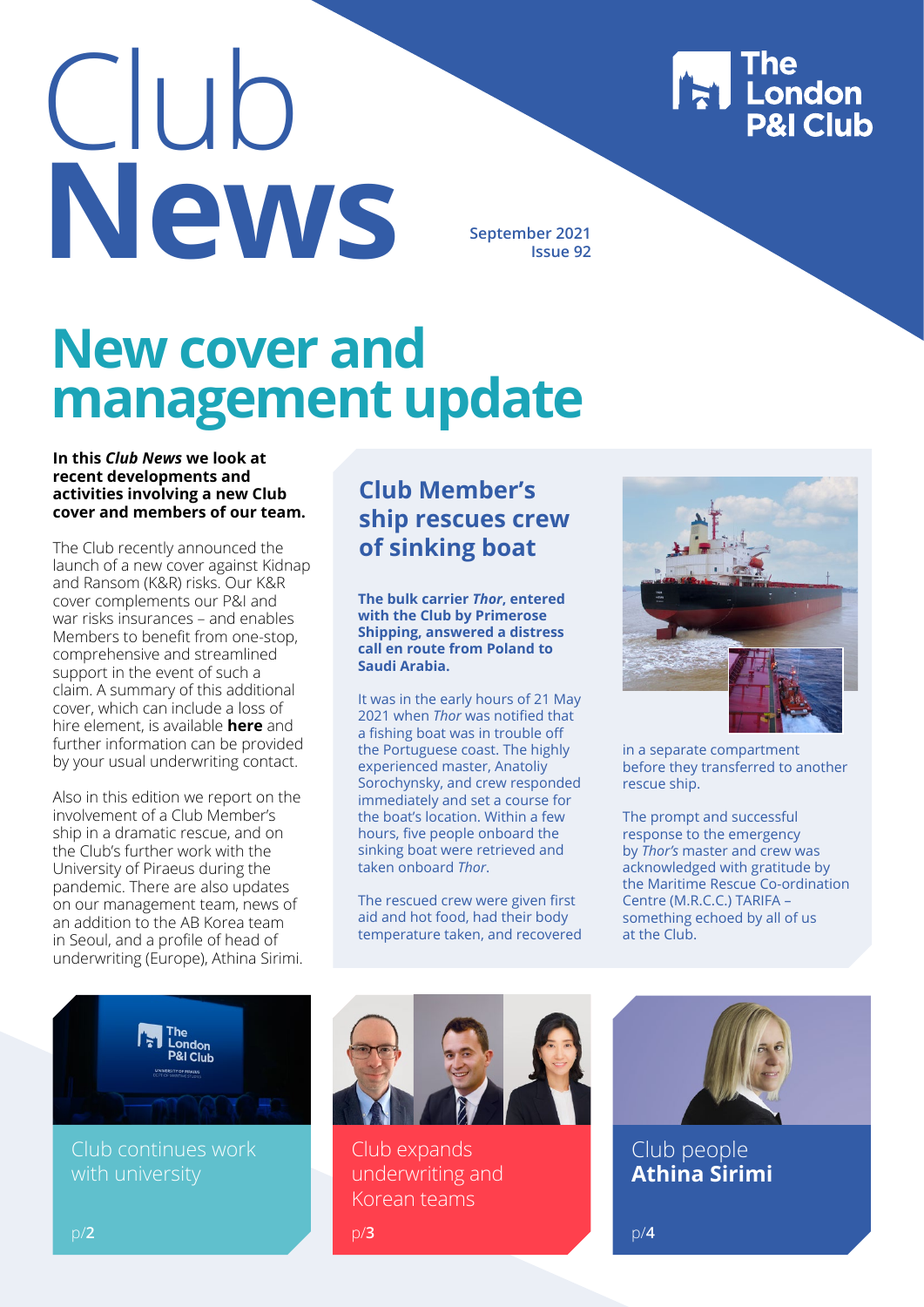# **Club continues work with university**

ORE THAN  $30$ UNIVERSITY OF PIRAEUS DEPT. OF MARITIME STUDIES YEARS

MARITIME STUDIES EXCELLENCE



#### **More than 70 students from the University of Piraeus took part in a webinar with specialists from the Club in our third year of**  in a webinar with specialists from the Club in our third year of  $\mathsf{char}$   $\mathsf{char}$   $\mathsf{char}$   $\mathsf{c}$   $\mathsf{harity}$

In previous years, students from the University have visited the Club's office in London for face-toface seminars. The Covid-19 travel restrictions meant this was not possible, but the two organisations were determined to continue the event 'virtually' in April.

Many of the post-graduates already work within the shipping industry while studying for an MSc in Shipping Management. The co-operation with the Club gives them a practical introduction to the world of P&I insurance.

A series of webinars on the 'Principles and Practice of P&I Clubs' took place over three evenings. Students were given an overview of the function of P&I Clubs by Andreas Vrontakis, senior claims manager at the Club's office in Piraeus. Andreas and Joanna Pavlidis, the office's general manager, then brought the students up to date with the more common third-party liabilities faced by Shipowners – involving cargo and crew claims – and showed how these interact with Club rules.

Paul Amos, senior claims manager at the Club's London office, gave an

overview of collision risks and Ian Carter, associate director also in London, ran the students through a case example involving wreck removal issues. For those interested in receiving further and targeted training in every aspect of P&I work, John Warman explained the benefits of the International Group's P&I Qualification programme.

Joanna says: "We were so pleased to continue our work with the university despite the Covid-19 situation. We thank the university for its enthusiasm and interest, and we look forward to welcoming students in person at future events."



**Joanna Pavlidis Piraeus** 

# **bike ride**

The Club's Rodney Sundström-Cook took part in this year's Graig100 Bike Ride in September, completing the 'Full Monty' (100km) on a fixed-gear bike in the mountains around Cardiff. The charity event, organised by Graig Shipping, raised a total of £60,000 for two very worthy causes: Mission to Seafarers and Velindre Cancer Centre in Cardiff.



*Nearly 70 riders representing a cross-section of the shipping industry gather for coffee at the Brewhouse & Kitchen by Cardiff's Sophia Gardens before setting off into the mountains on the 100km route.*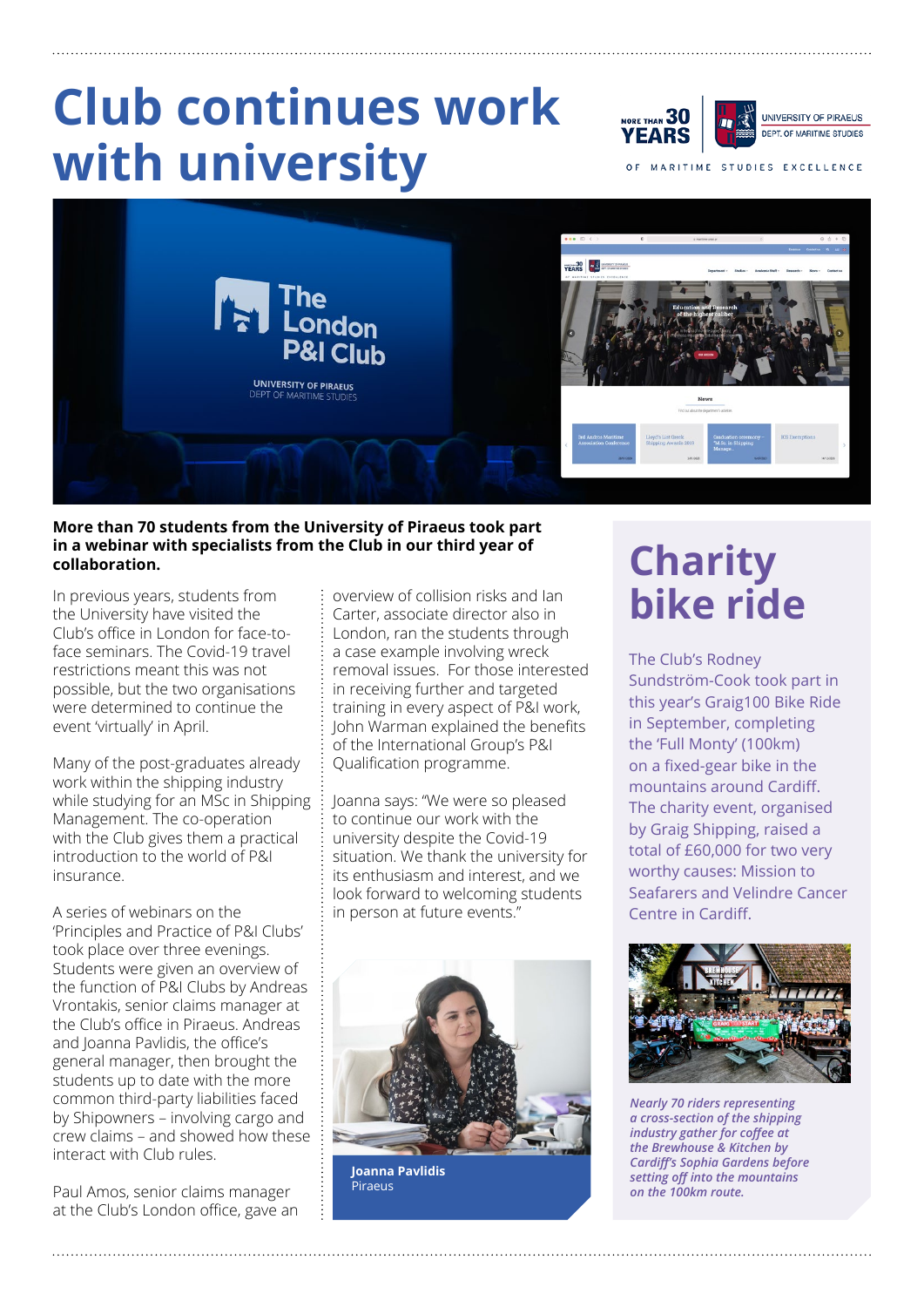

## **Club expands underwriting and Korean teams**

#### **Two more experienced underwriting specialists have joined the Club.**

Mark Esdale, who has worked in the P&I industry for 20 years, joins as Associate Director. Mark began his career with a leading P&I insurance provider, underwriting small craft business. He later moved to another Club to establish and develop the company's fixed premium facility. Mark's main focus at the London P&I Club will be to help grow its fixed premium business.

George Dickson has been appointed as Underwriter. George spent five years with a fixed premium insurance provider specialising in the European commercial market. At the London P&I Club George will cover both the fixed and mutual sides of the Club's business.

Reto Toggwiler, the Club's Director of Underwriting, says: "We are delighted to welcome Mark and

George to our team. Their extensive experience and market contacts will be invaluable in helping the Club to further diversify our business in new and existing markets."

Following the successful establishment last year of our joint venture with AB Korea, the team in Seoul has expanded with the hire of Joo Hyun Park.

Joo Hyun's arrival coincides with AB Korea moving into new offices, further underlining the Club's commitment to the Korean market.

Reto adds: "Under the leadership of Greg Hahn, AB Korea has already made good progress in supporting our growing number of Korean Members and assureds, including a positive recent P&I renewal season. Joo Hyun, with her wealth of experience, is an excellent addition to help the team go from strength to strength."



**Joo Hyun Park** AB Korea

*JOO HYUN, WITH HER WEALTH OF EXPERIENCE, IS AN EXCELLENT ADDITION TO HELP THE TEAM GO FROM STRENGTH TO STRENGTH*

**RETO TOGGWILER**